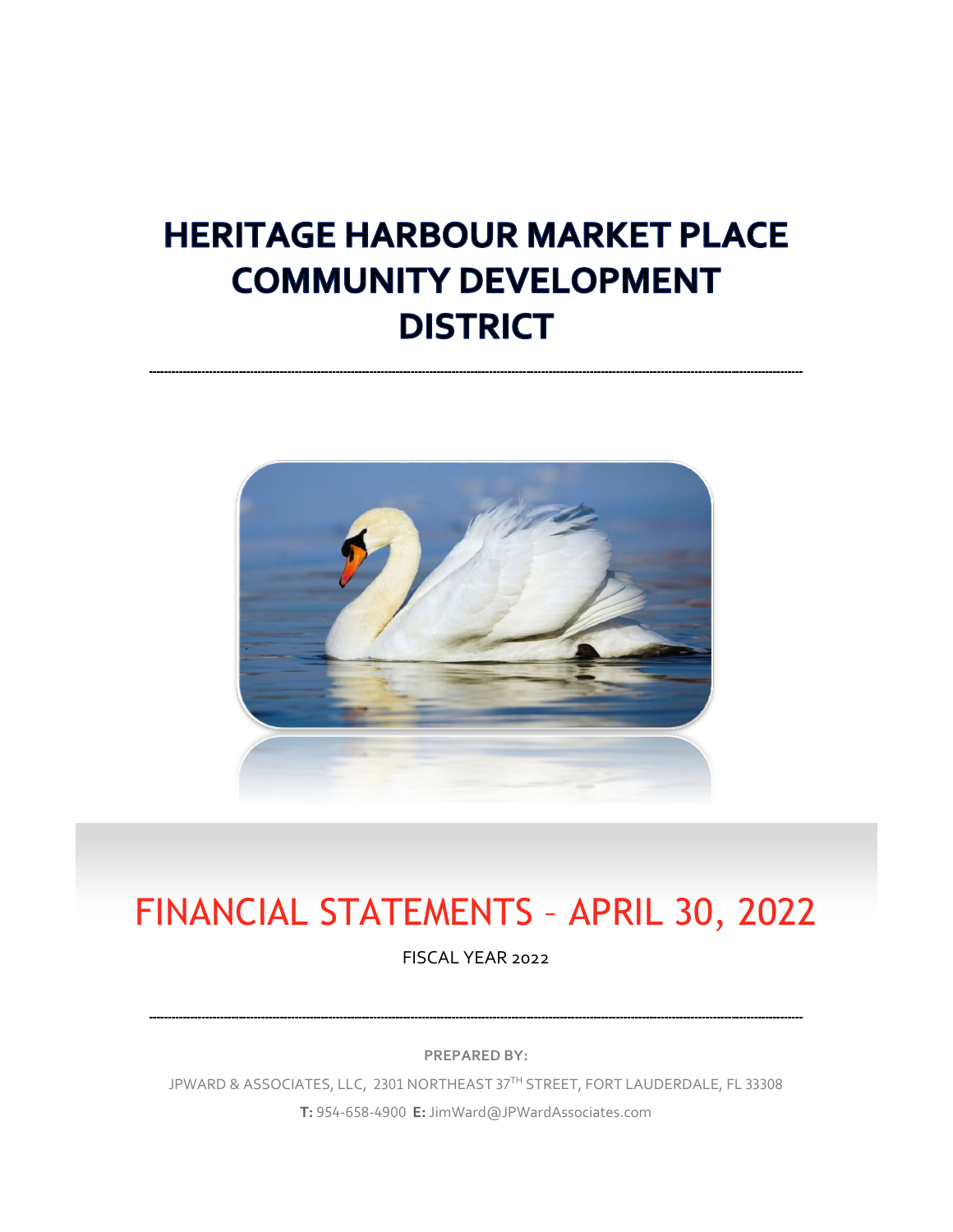**Balance Sheet ‐ All Funds and Account Groups**

#### **as of April 30, 2022**

|                                               |                 |         | <b>Governmental Funds</b>          |    |                                        |     | <b>Account Groups</b>                   |    |                                       |                                    |                          |  |
|-----------------------------------------------|-----------------|---------|------------------------------------|----|----------------------------------------|-----|-----------------------------------------|----|---------------------------------------|------------------------------------|--------------------------|--|
|                                               | General<br>Fund |         | <b>Debt Service</b><br><b>Fund</b> |    | <b>Capital Projects</b><br><b>Fund</b> |     | <b>General Long</b><br><b>Term Debt</b> |    | <b>General Fixed</b><br><b>Assets</b> | <b>Totals</b><br>(Memorandum Only) |                          |  |
| <b>Assets</b>                                 |                 |         |                                    |    |                                        |     |                                         |    |                                       |                                    |                          |  |
| <b>Cash and Investments</b>                   |                 |         |                                    |    |                                        |     |                                         |    |                                       |                                    |                          |  |
| <b>General Fund - Invested Cash</b>           | \$<br>171,093   | $\zeta$ |                                    | Ś. |                                        | \$  |                                         | \$ |                                       | \$                                 | 171,093                  |  |
| Capital Projects Fund-Deferred Cost Account   |                 |         |                                    |    |                                        |     |                                         |    |                                       |                                    |                          |  |
| Debt Service Fund                             |                 |         |                                    |    |                                        |     |                                         |    |                                       |                                    |                          |  |
| <b>Revenue Account</b>                        |                 |         | 3                                  |    |                                        |     |                                         |    |                                       |                                    | 3                        |  |
| <b>Reserve Account</b>                        |                 |         | 200,000                            |    |                                        |     |                                         |    |                                       |                                    | 200,000                  |  |
| <b>Interest Account</b>                       |                 |         | 316,680                            |    |                                        |     |                                         |    |                                       |                                    | 316,680                  |  |
| Sinking Fund                                  |                 |         | 495,000                            |    |                                        |     |                                         |    |                                       |                                    | 495,000                  |  |
| Due from Other Funds                          |                 |         |                                    |    |                                        |     |                                         |    |                                       |                                    |                          |  |
| General Fund                                  |                 |         |                                    |    |                                        |     |                                         |    |                                       |                                    |                          |  |
| Debt Service - Series 2005                    |                 |         | 14,017                             |    |                                        |     |                                         |    |                                       |                                    | 14,017                   |  |
| Capital Projects Fund                         |                 |         |                                    |    |                                        |     |                                         |    |                                       |                                    | $\overline{\phantom{a}}$ |  |
| <b>Market Valuation Adjustments</b>           |                 |         |                                    |    |                                        |     |                                         |    |                                       |                                    |                          |  |
| <b>Due from Other Governments</b>             |                 |         |                                    |    |                                        |     |                                         |    |                                       |                                    |                          |  |
| <b>Accounts Receivable</b>                    |                 |         |                                    |    |                                        |     |                                         |    |                                       |                                    |                          |  |
| <b>Prepaid Expenses</b>                       |                 |         |                                    |    |                                        |     |                                         |    |                                       |                                    |                          |  |
| <b>Amount Available in Debt Service Funds</b> |                 |         |                                    |    |                                        |     | 1,025,700                               |    |                                       |                                    | 1,025,700                |  |
| Amount to be Provided by Debt Service Funds   |                 |         |                                    |    |                                        |     | 10,284,300                              |    |                                       |                                    | 10,284,300               |  |
| <b>General Fixed Assets</b>                   |                 |         |                                    |    |                                        |     |                                         |    | 4,346,527                             |                                    | 4,346,527                |  |
| Total Assets \$                               | 171,093         | Ś.      | 1,025,700                          | \$ |                                        | \$. | 11,310,000                              | Ś. | 4,346,527                             | \$                                 | 16,853,320               |  |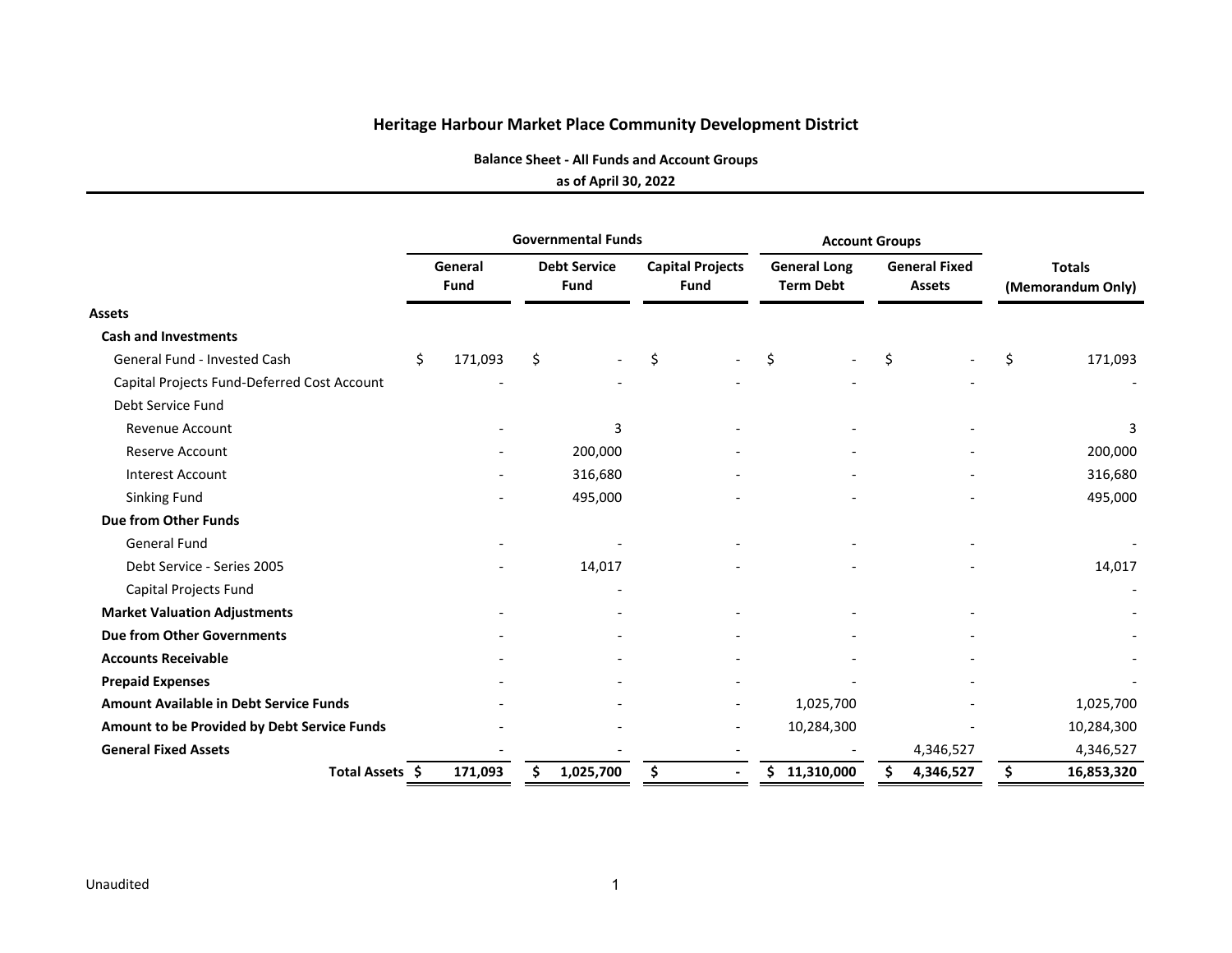**Balance Sheet ‐ All Funds and Account Groups**

#### **as of April 30, 2022**

| <b>Debt Service</b><br><b>Fund</b><br>Ś | <b>Capital Projects</b><br><b>Fund</b><br>\$ | <b>General Long</b><br><b>Term Debt</b><br>Ś    | <b>General Fixed</b><br><b>Assets</b><br>Ś. | <b>Totals</b><br>(Memorandum Only)<br>Ś |
|-----------------------------------------|----------------------------------------------|-------------------------------------------------|---------------------------------------------|-----------------------------------------|
|                                         |                                              |                                                 |                                             |                                         |
|                                         |                                              |                                                 |                                             |                                         |
|                                         |                                              |                                                 |                                             |                                         |
|                                         |                                              |                                                 |                                             |                                         |
|                                         |                                              |                                                 |                                             |                                         |
|                                         |                                              |                                                 |                                             |                                         |
|                                         |                                              |                                                 |                                             |                                         |
|                                         |                                              |                                                 |                                             | 14,017                                  |
|                                         |                                              |                                                 |                                             |                                         |
|                                         |                                              |                                                 |                                             |                                         |
|                                         |                                              | 11,310,000                                      |                                             | 11,310,000                              |
| \$                                      | \$                                           | \$11,310,000<br>$\blacksquare$                  | \$                                          | 11,324,017<br>\$.                       |
|                                         |                                              |                                                 |                                             |                                         |
|                                         |                                              |                                                 | 4,346,527                                   | 4,346,527                               |
|                                         |                                              |                                                 |                                             |                                         |
|                                         |                                              |                                                 |                                             |                                         |
|                                         |                                              |                                                 |                                             | 328,602                                 |
|                                         |                                              |                                                 |                                             | 697,098                                 |
|                                         |                                              |                                                 |                                             |                                         |
|                                         |                                              |                                                 |                                             | 145,050                                 |
|                                         |                                              |                                                 |                                             | 12,026                                  |
|                                         |                                              |                                                 | 4,346,527                                   | 5,529,303                               |
|                                         |                                              | $\overline{\phantom{0}}$                        | 4,346,527                                   | 16,853,320<br>S                         |
|                                         | 14,017<br>145,050<br>12,026<br>157,076       | 14,017<br>328,602<br>697,098<br>1,025,700<br>\$ | 171,093<br>1,025,700<br>\$11,310,000        |                                         |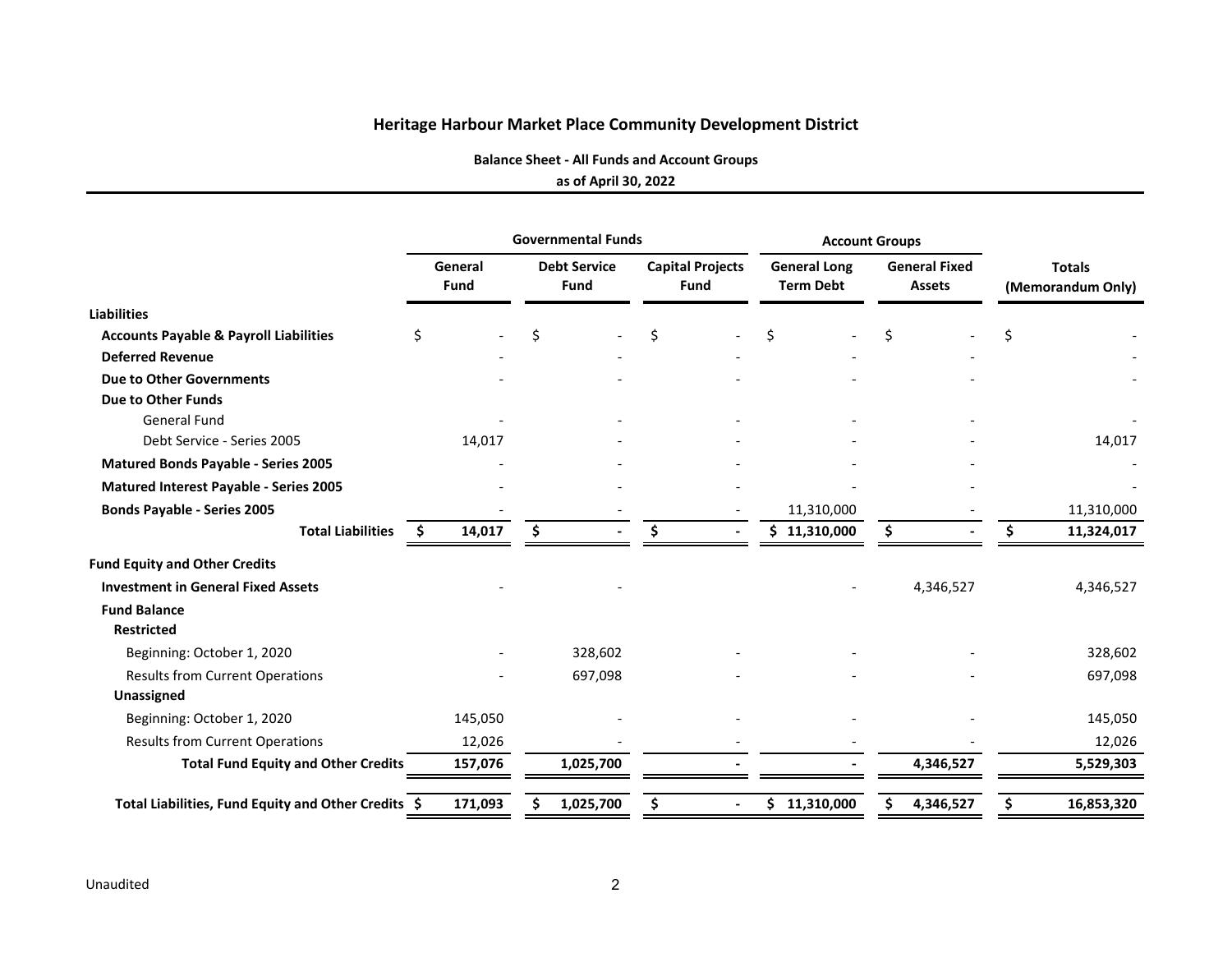#### **General Fund Statement of Revenue, Expenditures and Changes in Fund Balance for the Period Ending April 30, 2022**

|                                              |     | October      |    | November                 |    | December       | January      | February                 | March |                          |     | April                    |     | <b>Year to Date</b> | Annual<br><b>Budget</b> | % of<br><b>Budget</b> |
|----------------------------------------------|-----|--------------|----|--------------------------|----|----------------|--------------|--------------------------|-------|--------------------------|-----|--------------------------|-----|---------------------|-------------------------|-----------------------|
| <b>Revenue and Other Sources</b>             |     |              |    |                          |    |                |              |                          |       |                          |     |                          |     |                     |                         |                       |
| Carryforward                                 | \$  |              | Ś  |                          | \$ |                | \$           | \$                       | Ś     |                          | \$  |                          | \$  |                     | \$                      | N/A                   |
| <b>Miscellaneous Revenue</b>                 |     |              |    |                          |    |                |              |                          |       |                          |     |                          |     |                     |                         | N/A                   |
| Interest                                     |     |              |    |                          |    |                |              |                          |       |                          |     |                          |     |                     |                         |                       |
| Interest - General Checking                  |     | $\mathbf{1}$ |    | $1\,$                    |    | $\overline{2}$ | $\mathbf{1}$ | $\mathbf{1}$             |       | $\overline{2}$           |     | $\overline{2}$           |     | 11                  | 10                      | 112%                  |
| <b>Special Assessment Revenue</b>            |     |              |    |                          |    |                |              |                          |       |                          |     |                          |     |                     |                         |                       |
| Special Assessments - Uniform Method         |     | 124          |    | 2,377                    |    | 23,207         | 734          | 1,140                    |       |                          |     | $\overline{\phantom{a}}$ |     | 27,582              | 27,518                  | 100%                  |
| Special Assessments - Non-Uniform Mthd       |     | 11,215       |    |                          |    |                | $\sim$       | 15,817                   |       |                          |     | 15,817                   |     | 42,849              | 58,666                  | 73%                   |
| <b>Inter-Fund Group Transfers In</b>         |     |              |    | ÷,                       |    |                | ÷,           |                          |       |                          |     | ÷,                       |     |                     |                         | N/A                   |
| <b>Total Revenue and Other Sources:</b>      | -\$ | 11,340       | \$ | 2,379                    | \$ | 23,209         | \$<br>735    | \$<br>16,958             | \$    | $\overline{2}$           | \$. | 15,819                   | \$. | 70,442              | \$86,194                | 82%                   |
| <b>Expenditures and Other Uses</b>           |     |              |    |                          |    |                |              |                          |       |                          |     |                          |     |                     |                         |                       |
| Legislative                                  |     |              |    |                          |    |                |              |                          |       |                          |     |                          |     |                     |                         |                       |
| Board of Supervisor's Fees                   | \$  | 400          | \$ |                          | \$ |                | \$<br>$\sim$ | \$<br>400                | \$    |                          | \$  | 200                      | \$  | 1,000               | 1,600<br>\$             | 63%                   |
| Board of Supervisor's - FICA                 |     | 31           |    |                          |    |                |              | 31                       |       |                          |     | 15                       |     | 77                  | 122                     | 63%                   |
| <b>Executive</b>                             |     |              |    |                          |    |                |              |                          |       |                          |     |                          |     |                     |                         |                       |
| <b>Executive Salaries</b>                    |     | 2,692        |    | 2,692                    |    | 2,692          |              | 2,692                    |       | 9,731                    |     | 3,417                    |     | 23,917              | 41,000                  | 58%                   |
| <b>Executive Salaries - FICA</b>             |     | 206          |    | 206                      |    | 206            |              | 206                      |       | 744                      |     | 261                      |     | 1,830               | 3,137                   | 58%                   |
| <b>Executive Salaries - Insurance</b>        |     |              |    |                          |    |                |              |                          |       |                          |     |                          |     |                     | $\sim$                  | N/A                   |
| <b>Financial and Administrative</b>          |     |              |    |                          |    |                |              |                          |       |                          |     |                          |     |                     |                         |                       |
| <b>Audit Services</b>                        |     |              |    | $\overline{\phantom{a}}$ |    |                |              | $\overline{\phantom{a}}$ |       | $\overline{\phantom{a}}$ |     | 5,900                    |     | 5,900               | 5,900                   | 100%                  |
| <b>Accounting Services</b>                   |     |              |    | 410                      |    | 389            |              | 300                      |       | 150                      |     | 440                      |     | 1,689               | 3,000                   | 56%                   |
| Assessment Roll Preparation                  |     |              |    | $\overline{a}$           |    |                |              | ٠.                       |       |                          |     | $\ddot{\phantom{1}}$     |     | ÷,                  | $\sim$                  | N/A                   |
| Arbitrage Rebate Services                    |     |              |    |                          |    |                |              | $\overline{\phantom{a}}$ |       | 500                      |     | ÷,                       |     | 500                 | 500                     | 100%                  |
| Other                                        |     |              |    |                          |    |                |              |                          |       |                          |     |                          |     |                     | $\sim$                  | N/A                   |
| <b>Other Contractual Services</b>            |     |              |    |                          |    |                |              |                          |       |                          |     |                          |     |                     |                         |                       |
| Recording and Transcription                  |     | ٠            |    | 48                       |    |                |              | ٠.                       |       | 48                       |     | $\overline{a}$           |     | 96                  | 200                     | 48%                   |
| Legal Advertising                            |     |              |    | 489                      |    |                |              |                          |       | 96                       |     | 350                      |     | 935                 | 2,400                   | 39%                   |
| <b>Trustee Services</b>                      |     | ż.           |    | 5,064                    |    |                |              |                          |       |                          |     | $\ddot{\phantom{1}}$     |     | 5,064               | 5,300                   | 96%                   |
| <b>Dissemination Agent Services</b>          |     |              |    |                          |    | 5,000          |              |                          |       |                          |     | ÷,                       |     | 5,000               | 5,000                   | 100%                  |
| Property Appraiser Fees                      |     |              |    | $\sim$                   |    |                |              |                          |       |                          |     | ÷,                       |     |                     | $\sim$                  | N/A                   |
| <b>Bank Services</b>                         |     | 78           |    | 31                       |    | 33             | 32           | 31                       |       | 36                       |     | 22                       |     | 263                 | 400                     | 66%                   |
| <b>Travel and Per Diem</b>                   |     |              |    |                          |    |                |              |                          |       |                          |     |                          |     |                     |                         | N/A                   |
| <b>Communications &amp; Freight Services</b> |     |              |    |                          |    |                |              |                          |       |                          |     |                          |     |                     |                         |                       |
| Telephone                                    |     |              |    |                          |    |                |              |                          |       |                          |     |                          |     |                     |                         | N/A                   |
| Postage, Freight & Messenger                 |     |              |    | $\overline{7}$           |    |                |              | 13                       |       |                          |     | 47                       |     | 67                  | 200                     | 34%                   |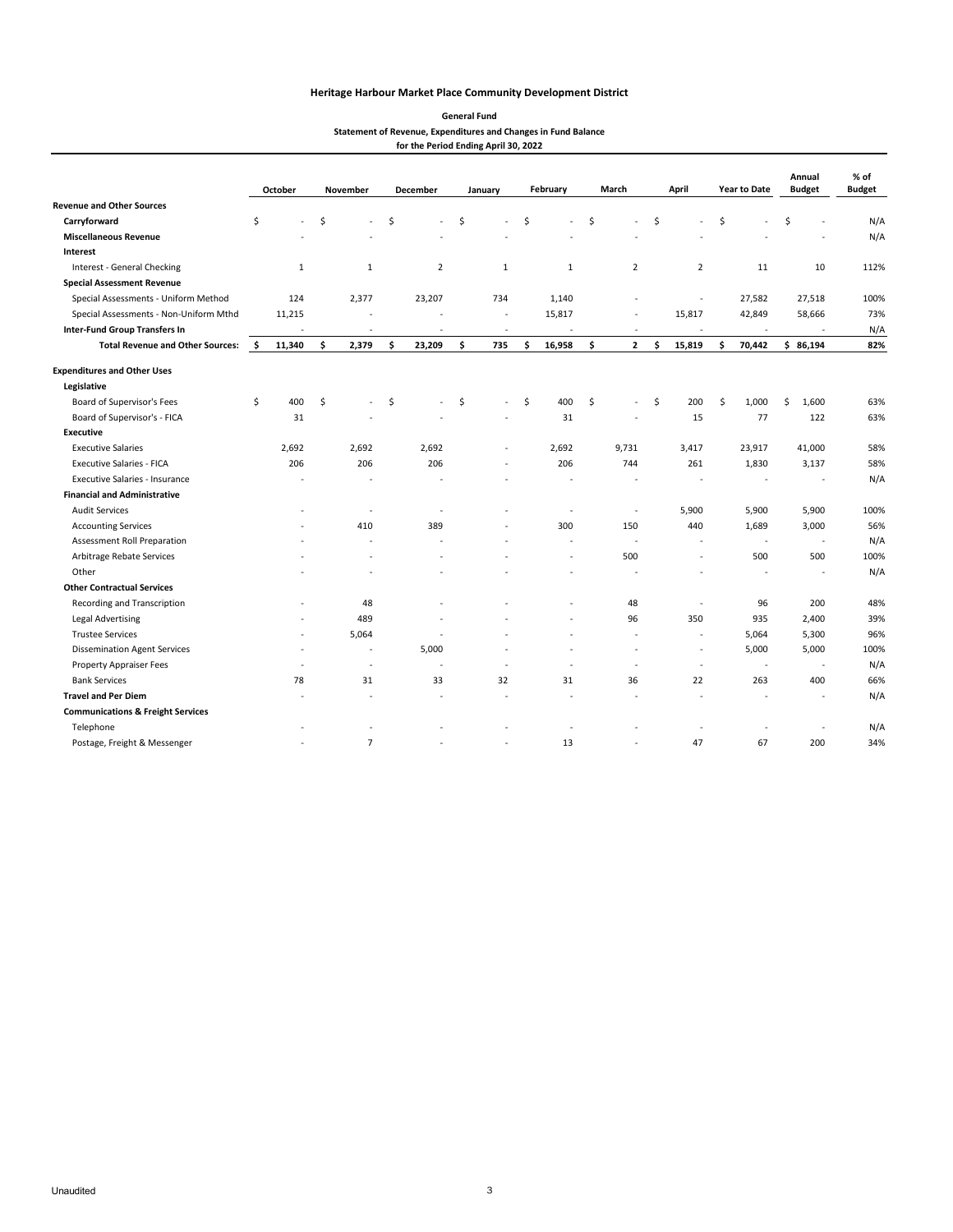| <b>General Fund</b>                                            |
|----------------------------------------------------------------|
| Statement of Revenue, Expenditures and Changes in Fund Balance |
| for the Period Ending April 30, 2022                           |

|                                           |    | October |     | November                 | <b>December</b> | January                  |    | February |    | March     |    | April   |   | <b>Year to Date</b>      | Annual<br><b>Budget</b>  | % of<br><b>Budget</b> |
|-------------------------------------------|----|---------|-----|--------------------------|-----------------|--------------------------|----|----------|----|-----------|----|---------|---|--------------------------|--------------------------|-----------------------|
| <b>Rentals &amp; Leases</b>               |    |         |     |                          |                 |                          |    |          |    |           |    |         |   |                          |                          |                       |
| Miscellaneous Equipment Leasing           |    |         |     |                          |                 |                          |    |          |    |           |    |         |   |                          |                          | N/A                   |
| <b>Computer Services and Website</b>      |    |         |     |                          |                 |                          |    |          |    |           |    |         |   |                          |                          |                       |
| Development                               |    | 50      |     | 609                      | 50              | $\overline{\phantom{a}}$ |    | 2,285    |    | 609       |    |         |   | 3,603                    | 7,560                    | 48%                   |
| Insurance                                 |    | 6,436   |     |                          | ٠               |                          |    |          |    |           |    | ٠       |   | 6,436                    | 6,600                    | 98%                   |
| <b>Printing &amp; Binding</b>             |    | 61      |     | $\overline{\phantom{a}}$ | 194             |                          |    |          |    |           |    |         |   | 255                      | 100                      | 255%                  |
| <b>Office Supplies</b>                    |    |         |     |                          | ٠               |                          |    |          |    |           |    |         |   | $\overline{\phantom{a}}$ | $\overline{\phantom{a}}$ | N/A                   |
| <b>Subscription &amp; Memberships</b>     |    | 175     |     |                          |                 |                          |    |          |    |           |    |         |   | 175                      | 175                      | 100%                  |
| <b>Legal Services</b>                     |    |         |     |                          |                 |                          |    |          |    |           |    |         |   |                          |                          |                       |
| Legal - General Counsel                   |    |         |     | 1,324                    | 235             |                          |    |          |    | 52        |    |         |   | 1,610                    | 3,000                    | 54%                   |
| Legal - Litigation Counsel                |    |         |     |                          |                 |                          |    |          |    |           |    |         |   |                          |                          | N/A                   |
| <b>Comprehensive Planning</b>             |    |         |     |                          |                 |                          |    |          |    |           |    |         |   |                          |                          |                       |
| Professional Services-Planning            |    |         |     |                          |                 |                          |    |          |    |           |    |         |   |                          |                          | N/A                   |
| <b>Other General Government Services</b>  |    |         |     |                          |                 |                          |    |          |    |           |    |         |   |                          |                          |                       |
| Engineering Services - General Fund       |    |         |     |                          |                 |                          |    |          |    |           |    |         |   |                          |                          | N/A                   |
| Property Owner Refunds                    |    |         |     |                          |                 |                          |    |          |    |           |    |         |   |                          | $\overline{\phantom{a}}$ | N/A                   |
| <b>Payroll Expenses</b>                   |    |         |     |                          |                 |                          |    |          |    |           |    |         |   |                          |                          | N/A                   |
| <b>Capital Outlay</b>                     |    |         |     |                          |                 | $\overline{\phantom{a}}$ |    |          |    |           |    |         |   |                          |                          | N/A                   |
| <b>Total Expenditures and Other Uses:</b> | Ŝ. | 10,129  | \$. | 10,880                   | \$<br>8,798     | \$<br>32                 | Ś  | 5,958    | Ś  | 11,966    |    | 10,652  | Ś | 58,416                   | \$86,194                 | 68%                   |
| Net Increase/ (Decrease) of Fund Balance  |    | 1,211   |     | (8,501)                  | 14,411          | 703                      |    | 11,000   |    | (11, 965) |    | 5,167   |   | 12,026                   | N/A                      |                       |
| Fund Balance - Beginning                  |    | 145,050 |     | 146,261                  | 137,760         | 152,171                  |    | 152,874  |    | 163,874   |    | 151,909 |   | 145,050                  | 127,500                  |                       |
| Fund Balance - Ending                     | Ś. | 146,261 | Ś   | 137,760                  | 152,171         | \$152,874                | Ś. | 163,874  | Ś. | 151,909   | Ś. | 157,076 | Ś | 157,076                  | \$127,500                |                       |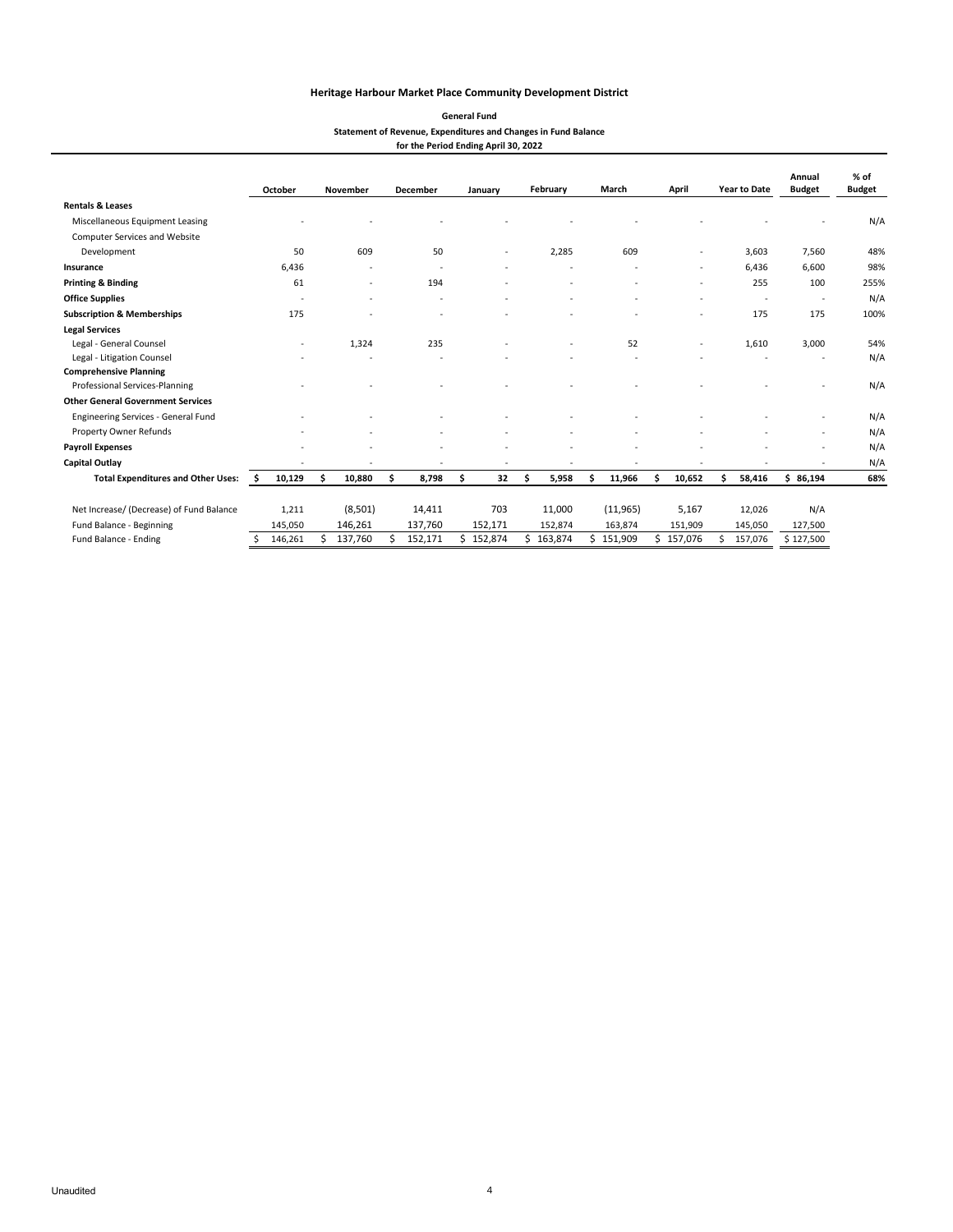#### **Debt Service Fund ‐ Series 2005 Bonds Statement of Revenue, Expenditures and Changes in Fund Balance for the Period Ending April 30, 2022**

|                                                                                    |    | October  |    | November       |     | <b>December</b> |     | January      |     | February       |     | March          | April |                | <b>Year to Date</b> |             | <b>Budget</b> |             | $%$ of<br><b>Budget</b> |
|------------------------------------------------------------------------------------|----|----------|----|----------------|-----|-----------------|-----|--------------|-----|----------------|-----|----------------|-------|----------------|---------------------|-------------|---------------|-------------|-------------------------|
| <b>Revenue and Other Sources</b>                                                   |    |          |    |                |     |                 |     |              |     |                |     |                |       |                |                     |             |               |             |                         |
| Carryforward                                                                       | \$ |          | \$ |                | Ŝ.  |                 | Ś   |              | Ś.  |                | Ś   |                | Ŝ.    |                | Ś                   |             | \$            |             | N/A                     |
| <b>Interest Income</b>                                                             |    |          |    |                |     |                 |     |              |     |                |     |                |       |                |                     |             |               |             |                         |
| Revenue Account                                                                    |    | $\Omega$ |    | $\overline{2}$ |     | 0               |     | $\mathbf{1}$ |     | $\overline{2}$ |     | $\overline{2}$ |       | $\overline{2}$ |                     | 8           |               |             | N/A                     |
| Reserve Account                                                                    |    | 1        |    | $\mathbf{1}$   |     | $\mathbf{1}$    |     | $\mathbf{1}$ |     | 1              |     | $\mathbf{1}$   |       | $\mathbf{1}$   |                     | 6           |               | 10          | 58%                     |
| <b>Interest Account</b>                                                            |    |          |    |                |     |                 |     |              |     |                |     |                |       |                |                     |             |               |             | N/A                     |
| Sinking Fund Account                                                               |    |          |    |                |     |                 |     |              |     |                |     |                |       |                |                     |             |               |             | N/A                     |
| <b>Special Assessment Revenue</b>                                                  |    |          |    |                |     |                 |     |              |     |                |     |                |       |                |                     |             |               |             |                         |
| Special Assessments - Uniform Method                                               |    | 1,527    |    | 29,236         |     | 285,392         |     | 9,025        |     | 14,017         |     |                |       |                |                     | 339,197     |               | 338,562     | 100%                    |
| Special Assessments - Non-Uniform Mthd                                             |    | 278,600  |    |                |     |                 |     |              |     |                |     |                |       | 395,968        |                     | 674,567     |               | 789,788     | 85%                     |
| <b>Inter-Fund Group Transfers In</b>                                               |    |          |    |                |     |                 |     |              |     |                |     | ٠              |       |                |                     |             |               |             | N/A                     |
| Total Revenue and Other Sources: \$                                                |    | 280,128  | Ŝ  | 29,239         | \$. | 285,393         | Ś.  | 9,026        | \$. | 14,019         | \$. | $\mathbf{2}$   | Ŝ     | 395,970        |                     | \$1,013,778 | \$            | 1,128,360   | 90%                     |
| <b>Expenditures and Other Uses</b><br><b>Debt Service</b><br>Principal - Mandatory | \$ |          | Ŝ. |                | Ŝ.  |                 | Ś.  |              | Ŝ.  |                | Ŝ.  |                | \$.   |                | \$                  | $\sim$      | Ś             | 495,000     | 0%                      |
| Principal - Early Redemptions                                                      |    |          |    |                |     |                 |     |              |     |                |     |                |       |                |                     |             |               |             | N/A                     |
| <b>Interest Expense</b>                                                            |    |          |    | 316,680        |     |                 |     |              |     |                |     |                |       |                |                     | 316,680     |               | 633,360     | 50%                     |
| <b>Legal Services</b>                                                              |    |          |    |                |     |                 |     |              |     |                |     |                |       |                |                     |             |               |             |                         |
| Legal - Foreclosure Counsel                                                        |    |          |    |                |     |                 |     |              |     |                |     |                |       |                |                     |             |               |             | N/A                     |
| <b>Operating Transfers Out</b>                                                     |    |          |    |                |     |                 |     |              |     |                |     |                |       |                |                     |             |               |             | N/A                     |
| Inter-Fund Group Transfers Out                                                     |    |          |    |                |     |                 |     |              |     |                |     |                |       |                |                     |             |               |             | N/A                     |
| <b>Trustee Services</b>                                                            |    |          |    |                |     |                 |     |              |     |                |     |                |       |                |                     |             |               |             | N/A                     |
| GF-Litigation (Parcel 19/20)                                                       |    |          |    |                |     |                 |     |              |     |                |     |                |       |                |                     |             |               |             | N/A                     |
| <b>CPF-Deferred Cost Account</b>                                                   |    |          |    |                |     |                 |     |              |     | ٠              |     |                |       |                |                     |             |               |             | N/A                     |
| Total Expenditures and Other Uses: \$                                              |    | $\sim$   | \$ | 316,680        | \$. | $\sim$          | \$. | $\sim$       | \$. | $\sim$         | Ŝ.  | $\sim$         | Ŝ.    | $\sim$         | \$.                 | 316,680     |               | \$1,128,360 | 28%                     |
| Net Increase/ (Decrease) of Fund Balance                                           |    | 280,128  |    | (287, 441)     |     | 285,393         |     | 9,026        |     | 14,019         |     | 2              |       | 395,970        |                     | 697,098     |               |             |                         |
| Fund Balance - Beginning                                                           |    | 328.602  |    | 608,730        |     | 321,289         |     | 606,682      |     | 615.708        |     | 629,727        |       | 629,730        |                     | 328,602     |               | 309.910     |                         |
| Fund Balance - Ending                                                              | \$ | 608,730  | Ŝ. | 321,289        | Ś.  | 606,682         | Ŝ.  | 615,708      | Ś.  | 629,727        | Ś.  | 629,730        |       | \$1,025,700    |                     | \$1,025,700 | Ŝ.            | 309,910     |                         |